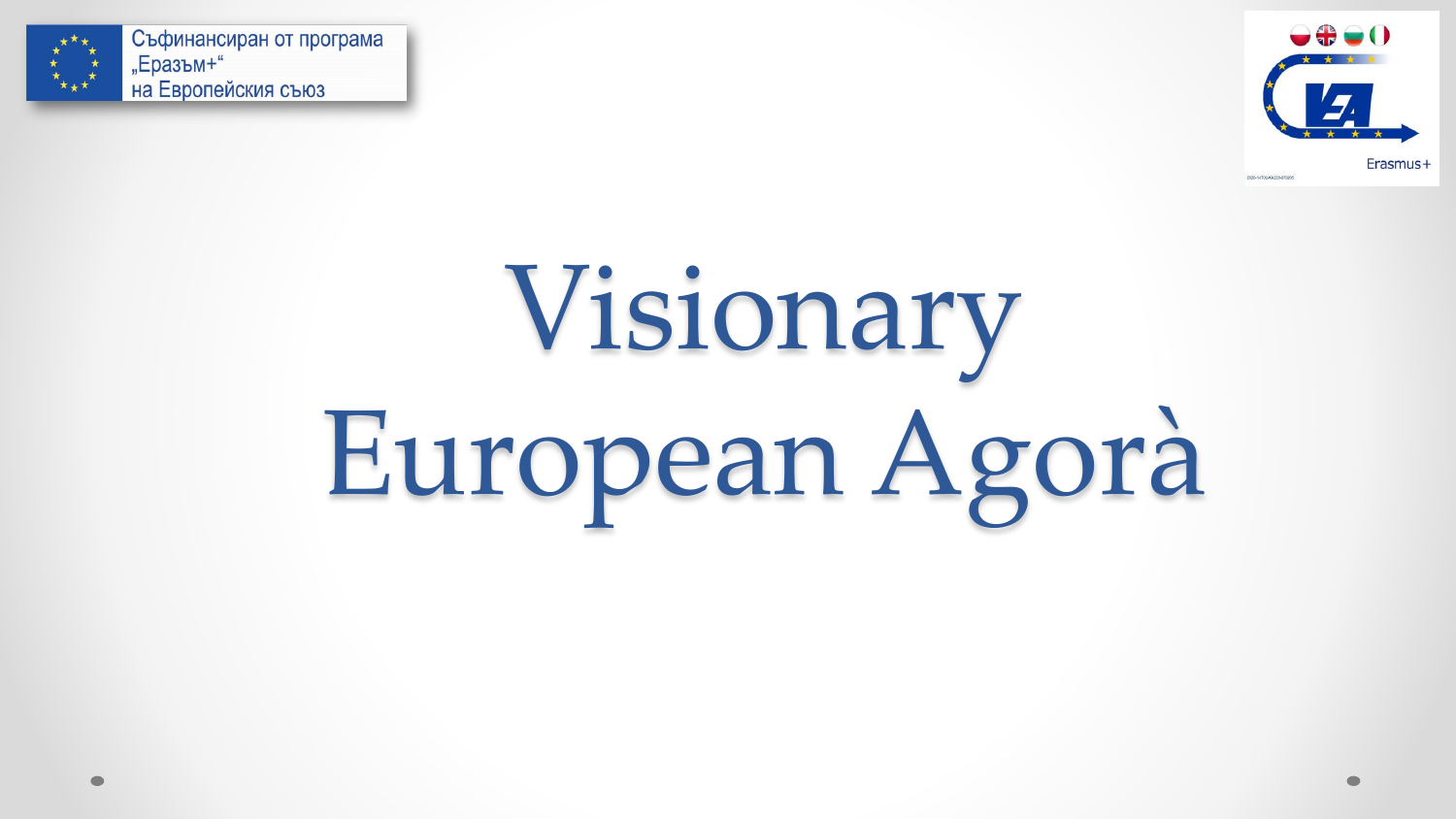





#### Erasmus + PROGRAM

- **Erasmus + PROGRAM**
- **COOPERATION ON INNOVATION AND EXCHANGE OF GOOD PRACTICES - KA2**
- **SCHOOL EDUCATION SECTOR– КА229**
- **CONTRACT NUMBER: 2020-1-IT02-KA229-079205\_4**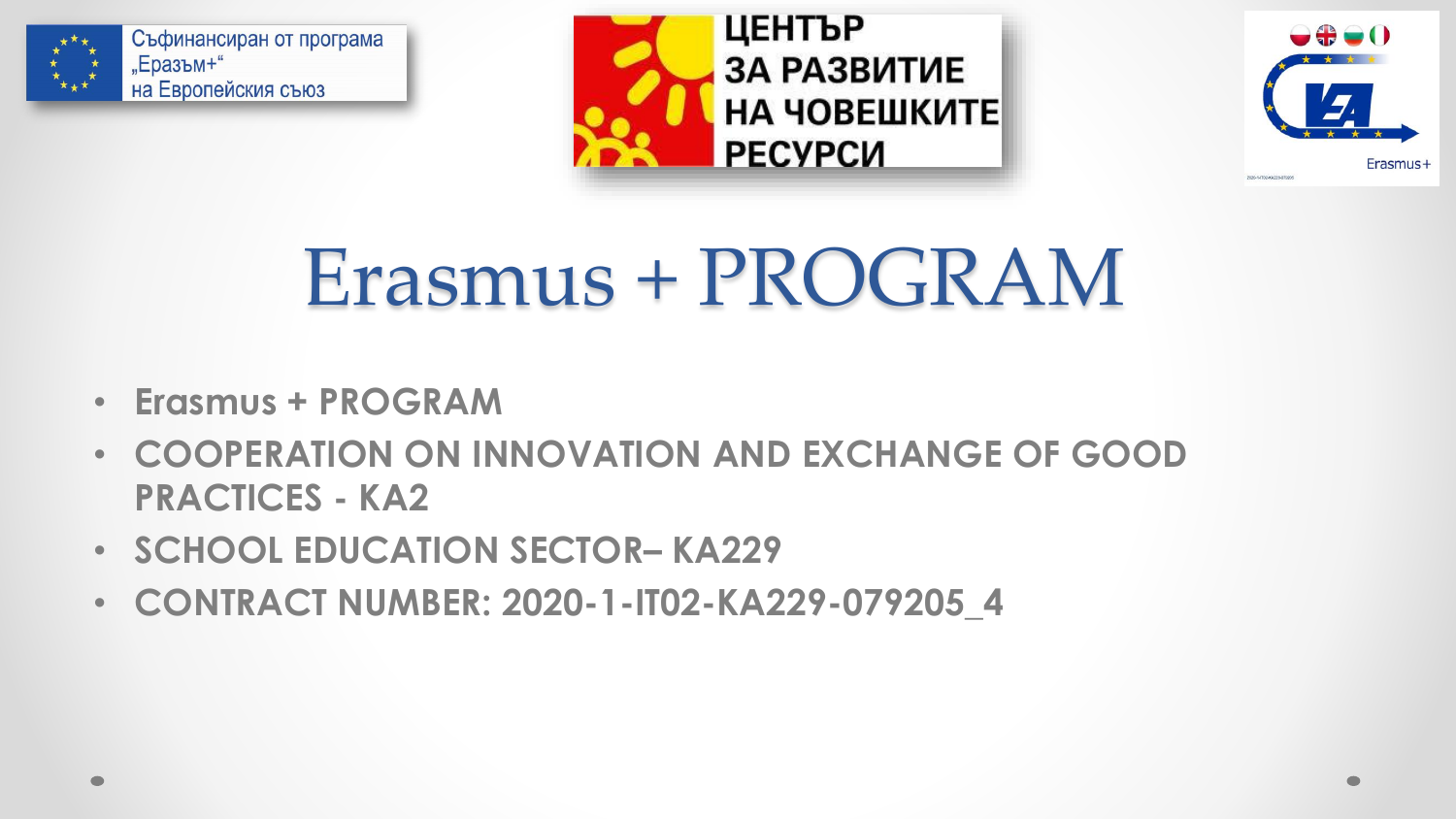



# Coordinator

- **Istituto Professionale di Stato "Giuseppe Medici" – Legnago, Italy**
- **[www.istitutomedici.edu.it](http://www.istitutomedici.edu.it/)**

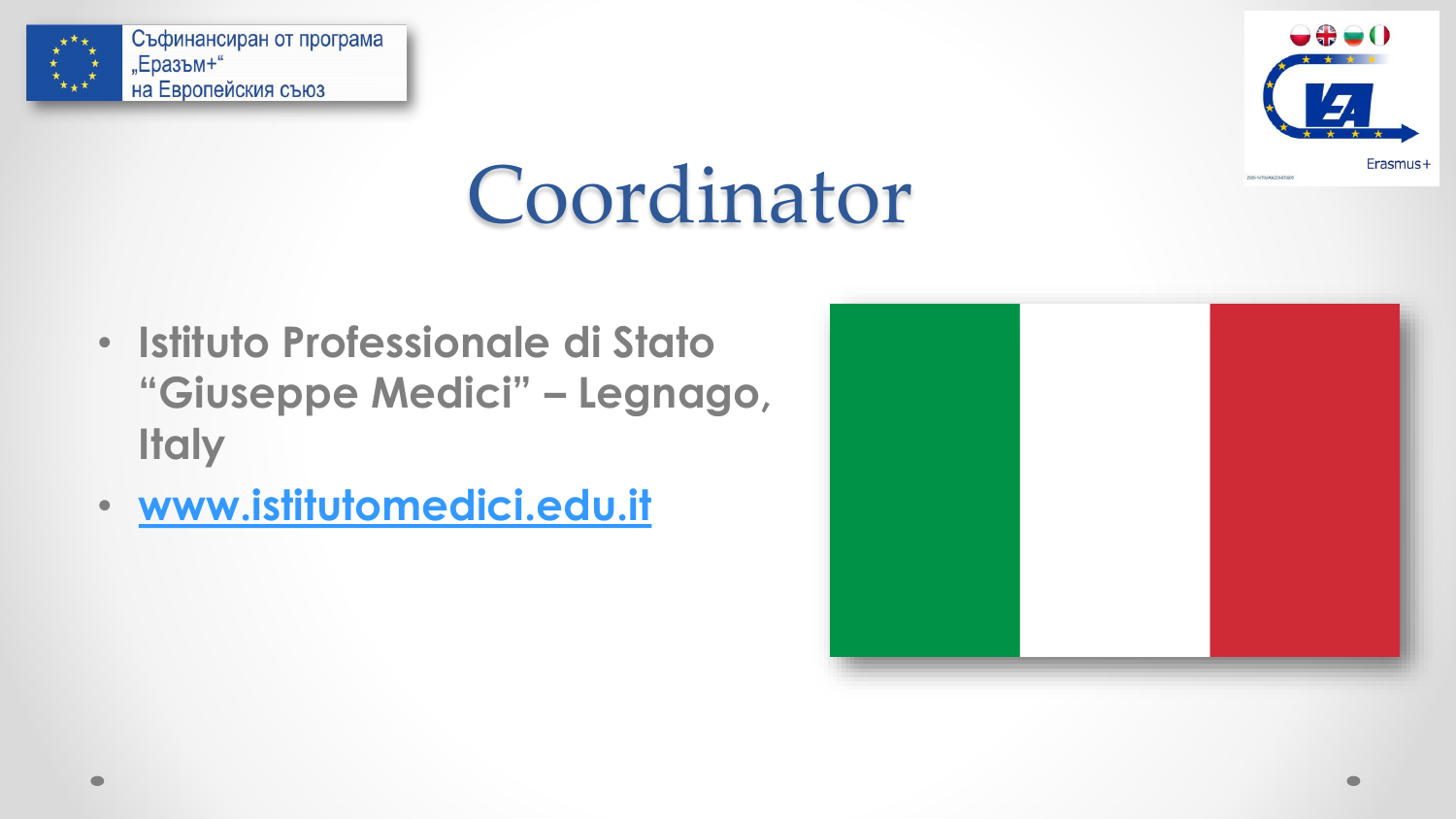



### Partners

- **Vocational school of electrical engineering and electronics "Konstantin Fotinov" – Burgas, Bulgaria**
- **[www.pgee-bourgas.com](http://www.pgee-bourgas.com/)**

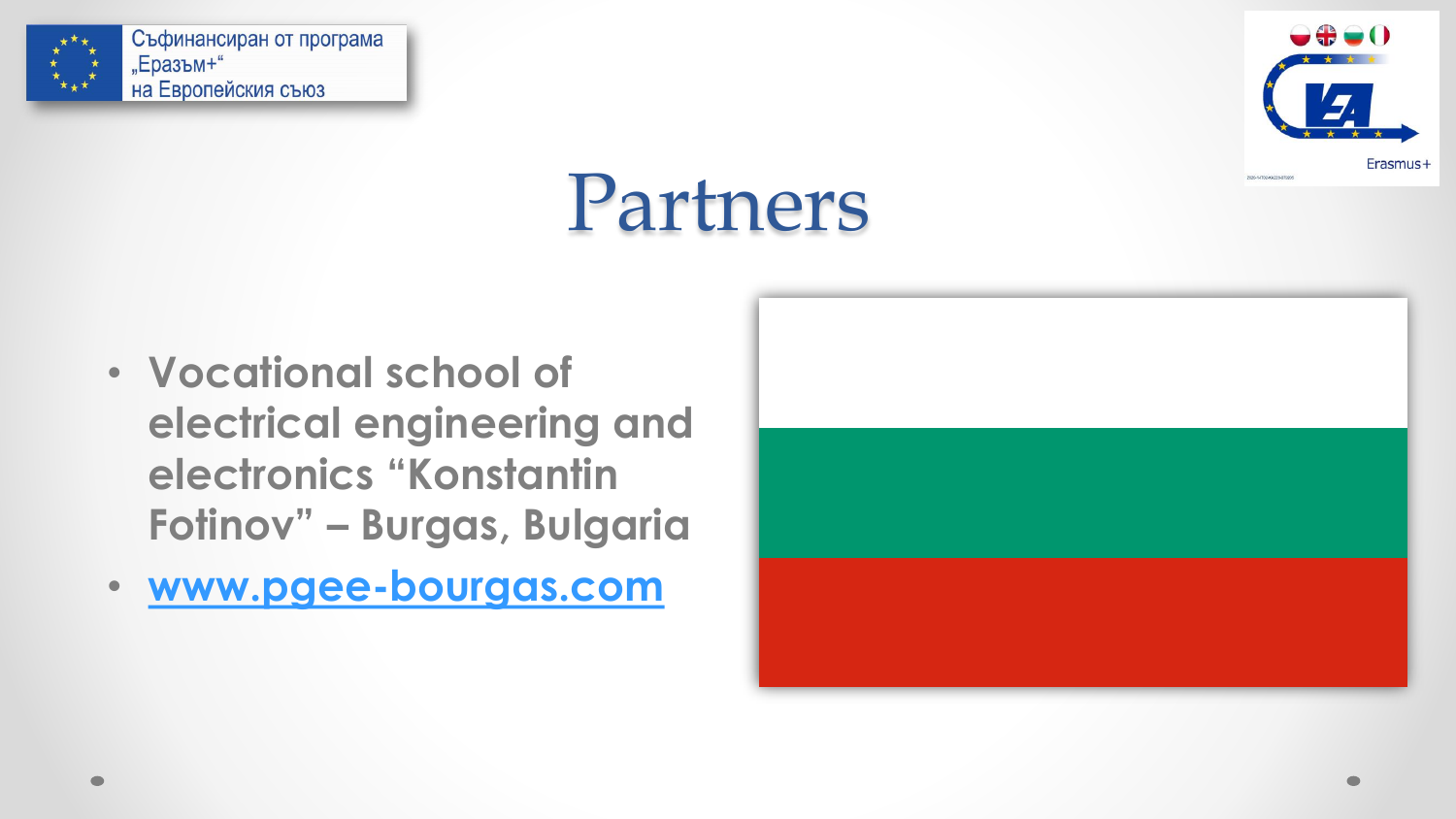



### Partners

- **The Petchey Academy – London, United Kingdom**
- **[www.petcheyacademy.](http://www.petcheyacademy.org.uk/) org.uk**

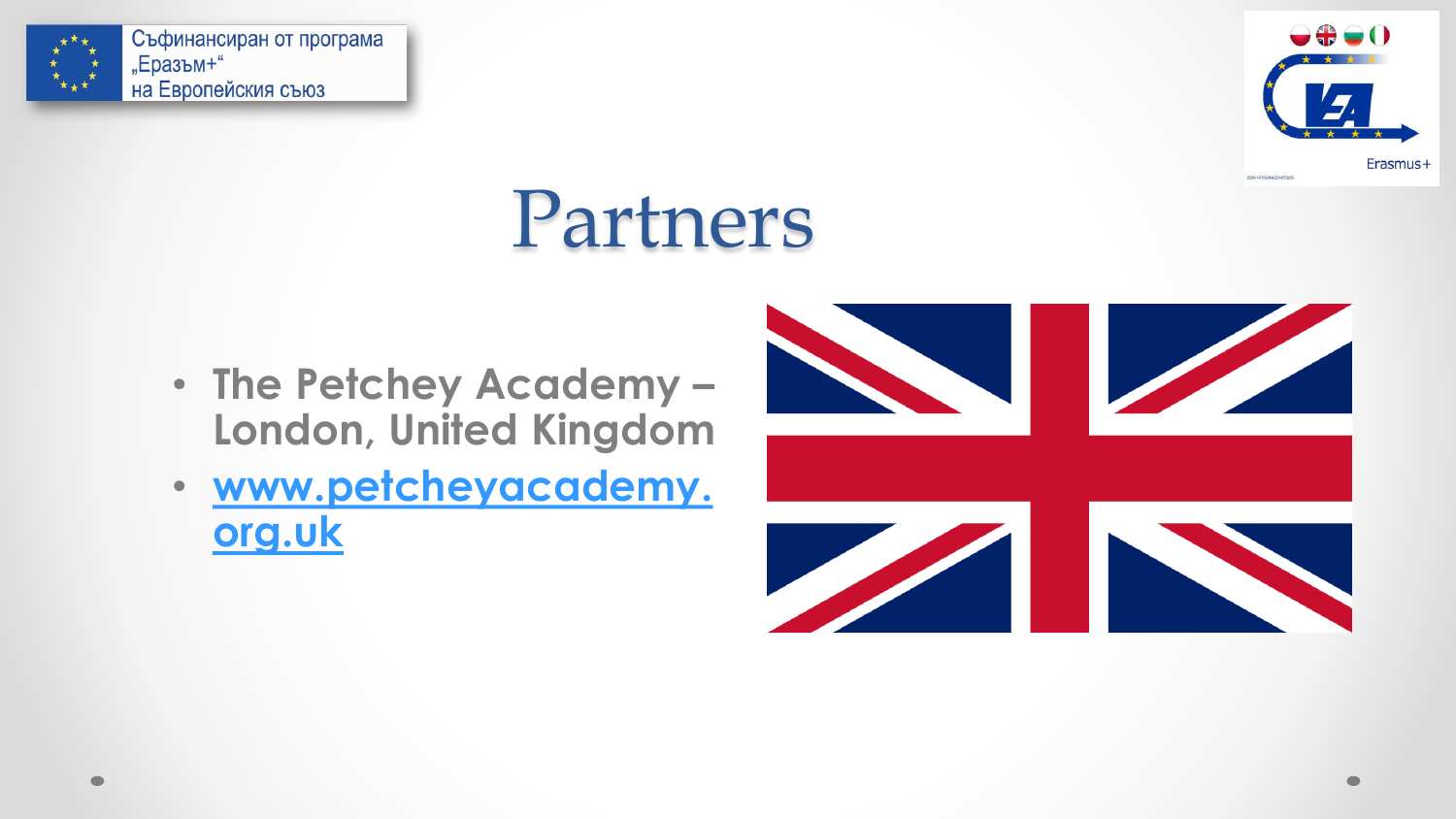



#### Partners

- **Zespol Szkol I Placowek Oswiatowych – Skale, Poland**
- **[www.lo-skala.edu.pl](http://www.lo-skala.edu.pl/)**

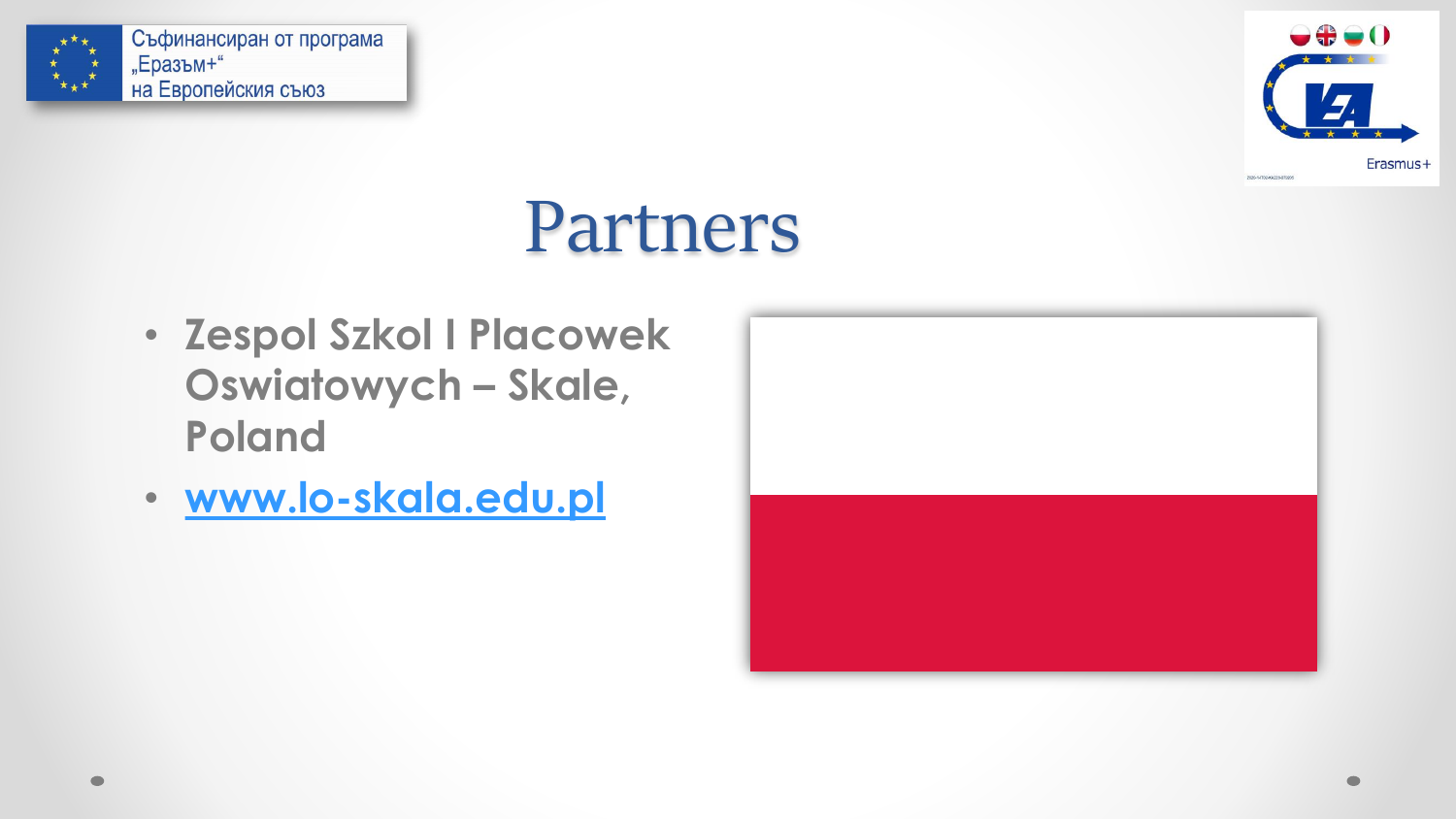



# Activities

- The main idea of **the Visionary European Agora** project is to open Europe to test new educational approaches in a renewed environment, by exchanging experiences between schools, abroad for seven days, two of which are scheduled for travel.
- Future classrooms will be organized as follows:
- **- Study areas**: research, creation, presentation, interaction
- **- - 8 key competences:** communication in the mother language; communication in foreign languages, mathematical skills and basic knowledge in the field of science and technology, digital skills, learning skills, initiative and entrepreneurial spirit, knowledge in the field of public life and civil rights.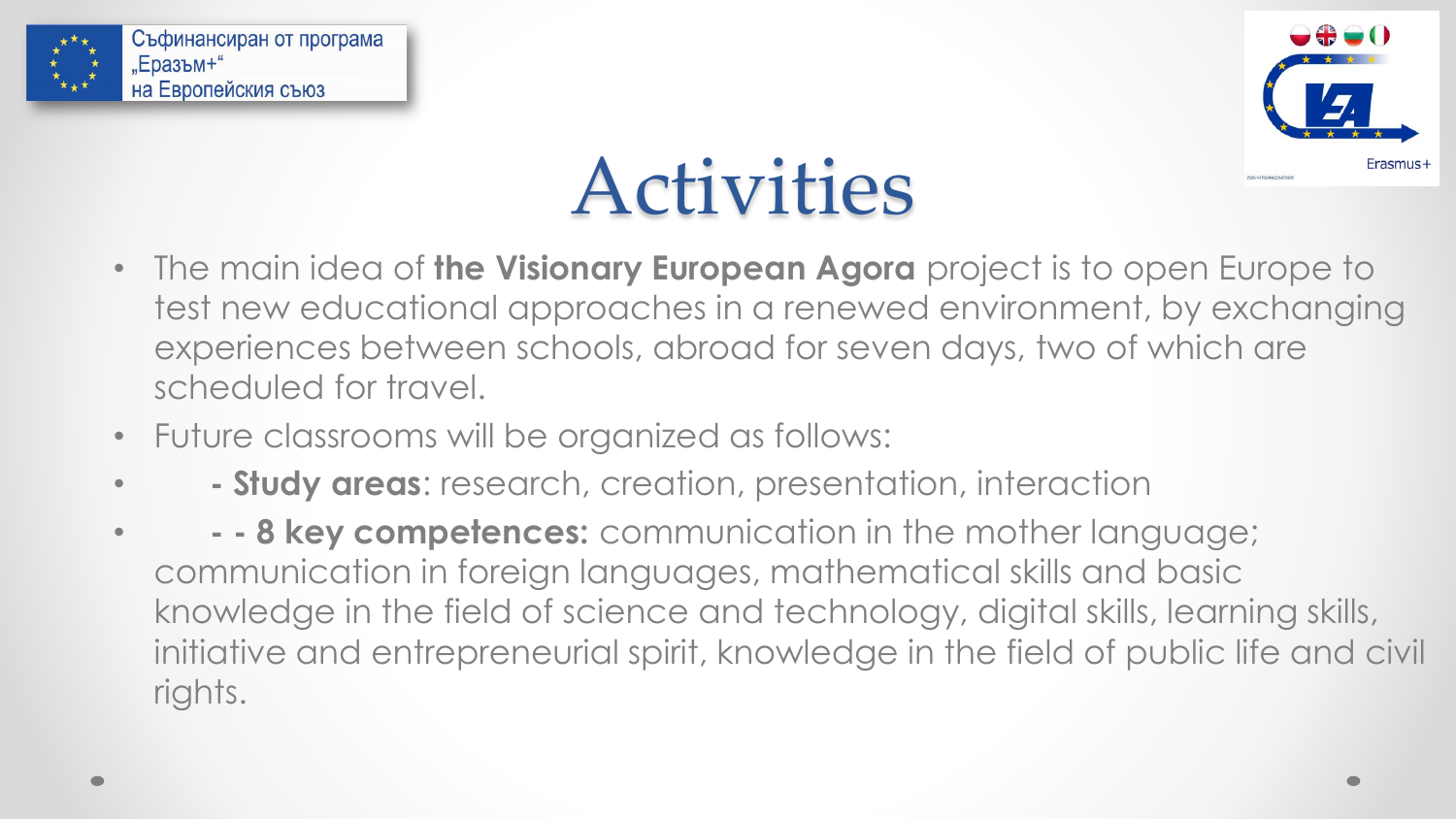



# Expected results

- Learning in the Classrooms of the Future will be stimulated with discussion, debate, case-solving ability and will also encourage communication, negotiation, leadership skills and teamwork..
- Future classrooms will stimulate a real Agora, which will allow students to improve key European competencies as well as others (creativity, leadership, communication, etc.) and will stimulate and improve their approach to STEM disciplines, through activities related to coding, mutual learning, new technologies, multimedia platforms, etc.